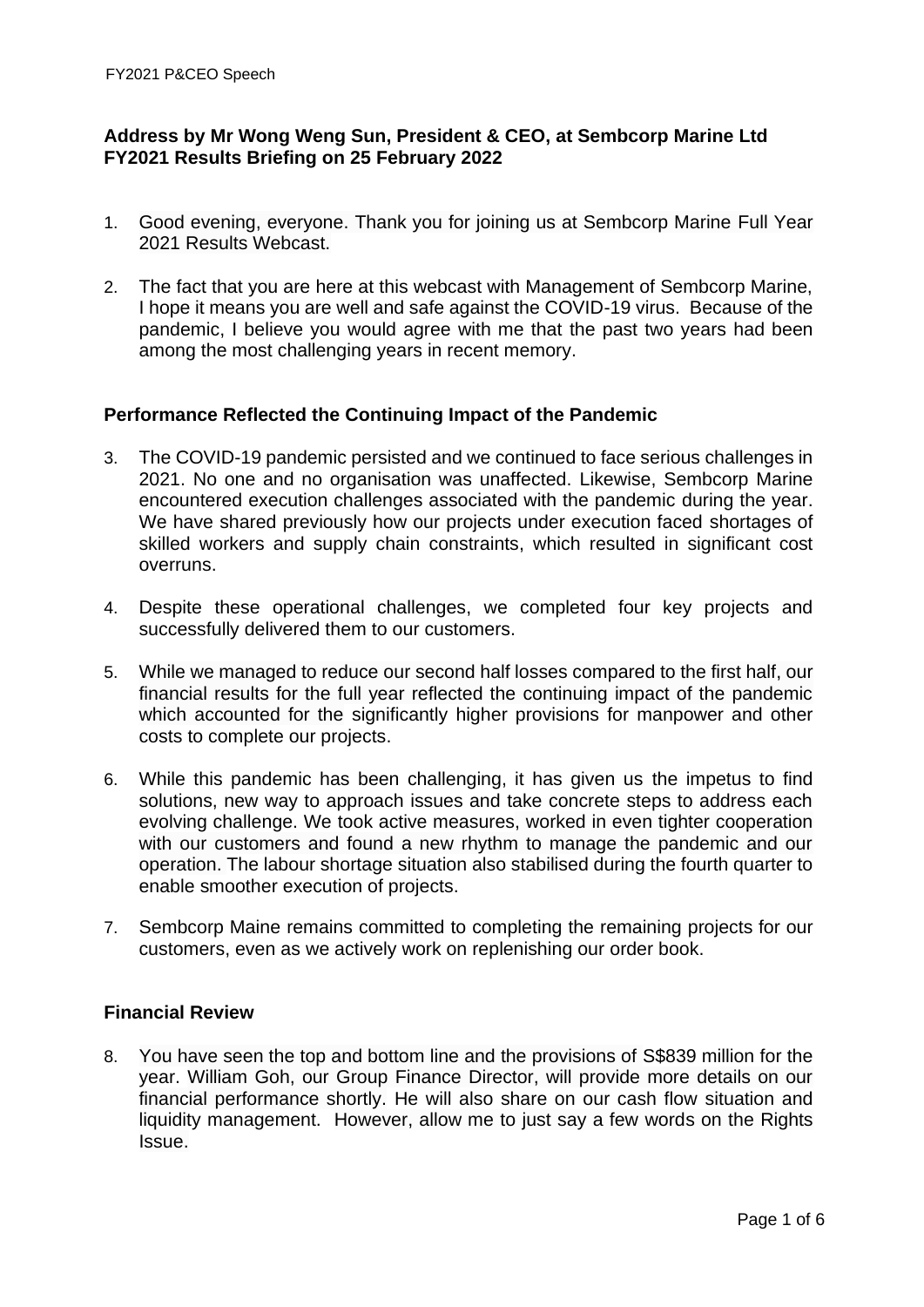# **Completion of Rights Issue**

- 9. In June last year, we issued an announcement on our S\$1.5 billion Rights Issue, aimed at addressing our immediate funding needs. The Rights Issue was successfully completed in September 2021.
- 10. On behalf of SCM Management and Board, I would like to convey our appreciation to all our shareholders for their support, firstly for the Rights Issue Resolution at the EGM and then the subscription and excess applications. Thank you.
- 11. The enhanced liquidity position through the recapitalisation has enabled the Group to meet its ongoing operational funding requirements and fulfil its existing commitments.
- 12. A strengthened balance sheet will support our ongoing strategic expansion into the high growth renewables and clean energy segments. I shall elaborate on this shortly.
- 13. Importantly, it means greater financial agility for Sembcorp Marine to seize opportunities and to respond to evolving market dynamics, to bid competitively for high-value and large-scale projects. We continue to keep our sights on our longterm strategic goals and pursuit.

### **Operations Review**

14. Let me now turn to a discussion of our operations.

### Successful Delivery of Projects

- 15. Despite extreme operational challenges encountered, Sembcorp Marine managed to complete a number of projects successfully in FY2021 till to-date, including four key projects, namely:
	- Fabrication of six production topsides (including wellheads and risers) and four bridges for deployment to TotalEnergies' Tyra Redevelopment Field;
	- Construction and integration of Vito Regional Production Facility ("**RPF**") topsides and living quarters with its four-column Floating Production Units' ("**FPU**") hull for Shell Offshore Inc. for deployment to the Gulf of Mexico in the United States. This landmark project achieved a first for the Group – a mega-block integration of Vito RPF's topsides and living quarters with the four-column FPU hull in a single lift with a pair of state-of-the-art goliath cranes with a 30,000-tonne combined lifting capacity at Sembcorp Marine Tuas Boulevard Yard;
	- An EPC (Engineering, Procurement and Construction) newbuild FPSO the Johan Castberg, complete with hull and living quarters - to Equinor slated for deployment at the Johan Castberg field in the Barents Sea, Norway; and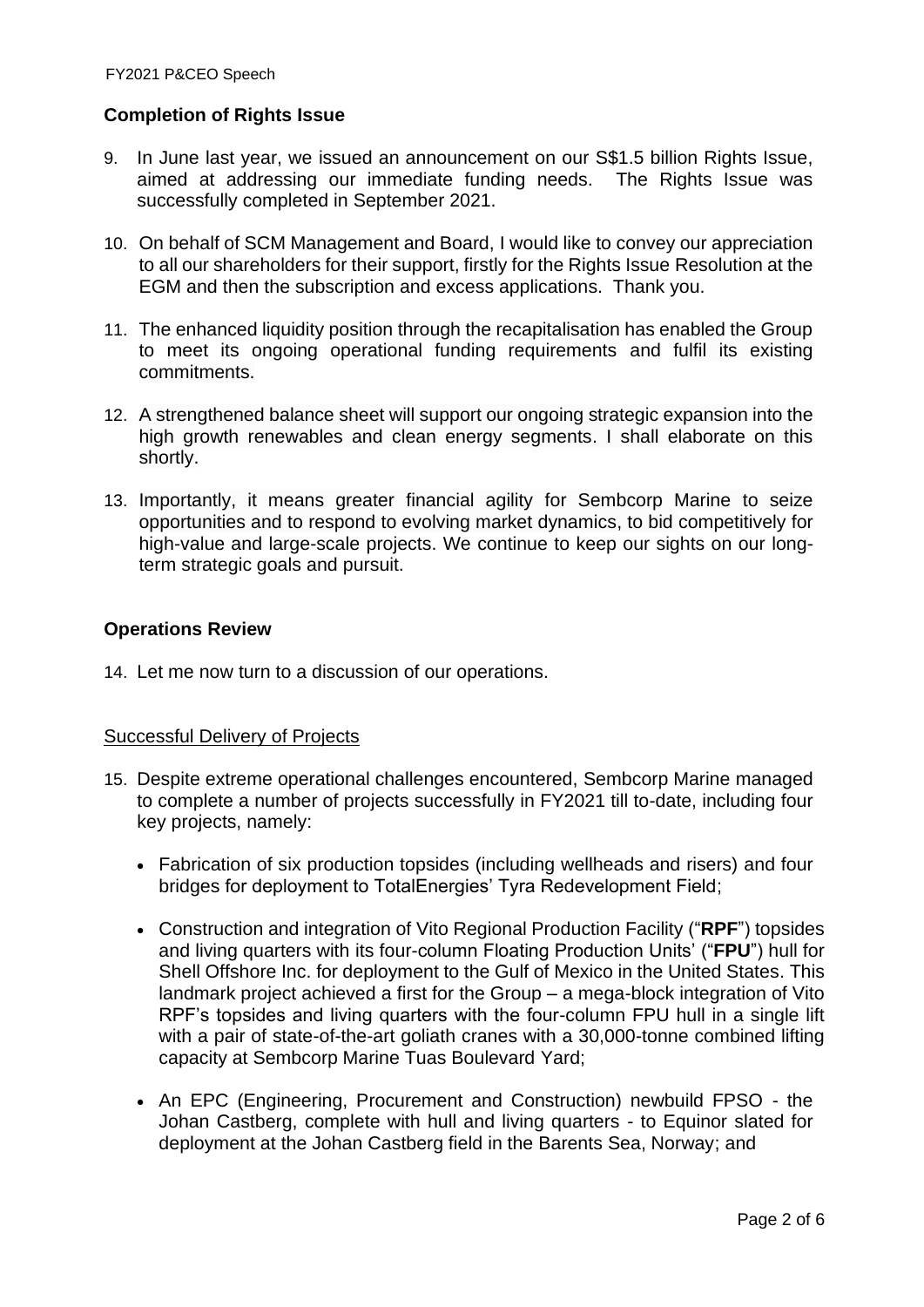- Fabrication of 15 wind turbine jacket foundations for Jan De Nul's Formosa 2 Offshore Wind Farm. Five jacket foundations have since sailed away with the remaining awaiting client's vessel availability.
- 16. Sembcorp Marine also completed major conversions for several offshore gas facilities. These include a FSRU conversion for the 125,000-m<sup>3</sup> Karmol LNGT Powership Africa for KARMOL; and a FSU conversion of the GasLog Singapore for GasLog LNG.
- 17. During the year, the Group also delivered on some 90 projects requiring repair, damage repair, upgrade, refit, maintenance, as well as decontamination involving FPSO, FSO, FSRU, FSU, LNG plant and carrier, cruise ship, naval vessel, heavylift carrier, ballast water management system and scrubber.

# Ongoing Projects Execution

- 18. With the progressive completion of these projects, the Group has freed up resources to focus on the remaining projects and to take on new projects.
- 19. In September 2021, the Group marked the commencement of construction of the Offshore Converter Platform for the Sofia Offshore Wind Farm with the strike steel ceremony at its yard in Indonesia.
- 20. In August 2021, the Group delivered the Offshore Substation and Reactive Compensation Station topsides to Ørsted. Following the successful installation of the facilities at Hornsea 2 Offshore Wind Farm in October 2021, offshore hook-up and commissioning of the topsides had commenced in November 2021.
- 21. At the end of the year, the Group has a total of 16 projects under execution with 12 scheduled for completion in 2022 and the remaining will progressively be completed from 2023 to 2025.

### Other Notable Projects

- 22. Sembcorp Marine through LMG Marin has secured a contract to design the world's first green ammonia-fuelled tanker. The Group is also working with its partners on a conceptual design of an ABS **(**American Bureau of Shipping) approved ammonia bunkering vessel. Sembcorp Marine is also constructing a 12,000 m<sup>3</sup> LNG bunkering vessel.
- 23. The Group is jointly developing hydrogen as a marine fuel with its partners and collaborating with two other partners to explore the feasibility of developing a ground-breaking sustainable ocean data centre.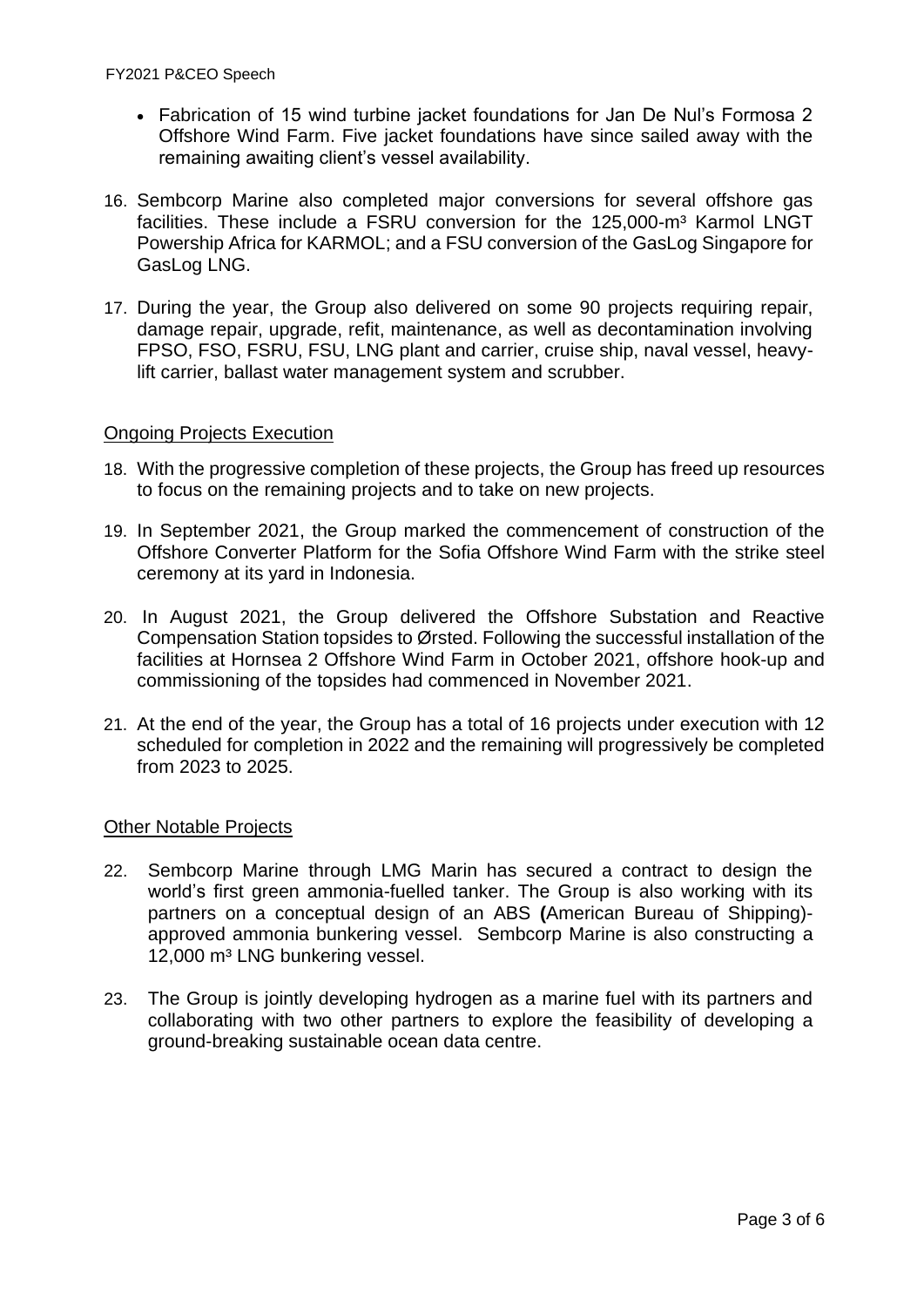| Projects Under Execution as at 31 December 2021                                                                                                                                                                                                                                                                                                                                                                                              |
|----------------------------------------------------------------------------------------------------------------------------------------------------------------------------------------------------------------------------------------------------------------------------------------------------------------------------------------------------------------------------------------------------------------------------------------------|
| <b>Renewables Solutions</b><br>Jan De Nul - Formosa 2 Offshore Wind Farm<br>Ørsted – Hornsea 2 Offshore Wind Farm: Offshore Hook-up and Commissioning of<br>$\bullet$<br>Offshore Substation and Reactive Compensation Station Topsides<br>RWE Renewables - Sofia Offshore Wind Farm: Offshore Converter Platform<br>$\bullet$                                                                                                               |
| <b>Process Solutions</b><br>Equinor - Johan Castberg: Newbuild Floating Production, Storage and Offloading Vessel<br>(FPSO)<br>NOC - Gallaf Batch 2: Wellhead Platforms<br>Shapoorji: FPSO Conversion<br>٠<br>Shell - Whale Project: Newbuild FPU<br>Tupi P-71: FPSO Modification, Integration and Topside Modules Fabrication<br>$\bullet$                                                                                                  |
| <b>Gas Solutions</b><br>Bechtel - Pluto Train 2 Project: Modules Assembly of LNG Gas Processing Trains<br>$\bullet$<br>MOL - LNG Bunker Vessel<br>$\bullet$<br>TotalEnergies - Tyra Redevelopment Project: Topsides and Bridges<br>$\bullet$<br>Technip Energies - Karish: Newbuild FPSO<br>$\bullet$<br>KARMOL - Karmol LNGT Powership Asia and Karmol LNGT Powership Europe:<br>$\bullet$<br><b>FSRU Conversion and Upgrading Projects</b> |
| <b>Ocean Living Solutions</b><br>Norled - Full Battery-operating Roll-on/Roll-off Passenger ("Ropax") Ferries (Three units)                                                                                                                                                                                                                                                                                                                  |
| <b>Advanced Drilling Rig Solutions</b><br>Transocean Deepwater Atlas Drillship<br>$\bullet$<br>Transocean Deepwater Titan Drillship<br>$\bullet$                                                                                                                                                                                                                                                                                             |
|                                                                                                                                                                                                                                                                                                                                                                                                                                              |

### Net Order Book and New Contracts

- 24. The Group's net order book currently stand at S\$1.3 billion. This consists of S\$1.1 billion of projects under execution (with a total original contract sum of S\$6.1 billion) and S\$0.2 billion of ongoing Repairs & Upgrades projects.
- 25. Approximately 43% of the Group's net order book are for renewables and other cleaner and green solutions sectors.
- 26. The Group is cognizant that new order wins is critical to support its future performance and remains focused on clinching new contracts to replenish its order book.
- 27. The improving industry outlook on the back of rising oil prices provide impetus for oil and gas companies to review plans for the resumption of deferred activities, final investment decisions and capital expenditures. There are also improved prospects and opportunities associated with the global transition towards cleaner energy and sustainable solutions.
- 28. The Group continues to actively attend to emerging tender opportunities in the renewable energy and gas solutions segment. The Group is also actively pursuing multiple projects covering FPSOs, FSOs and FPUs with tenders in progress.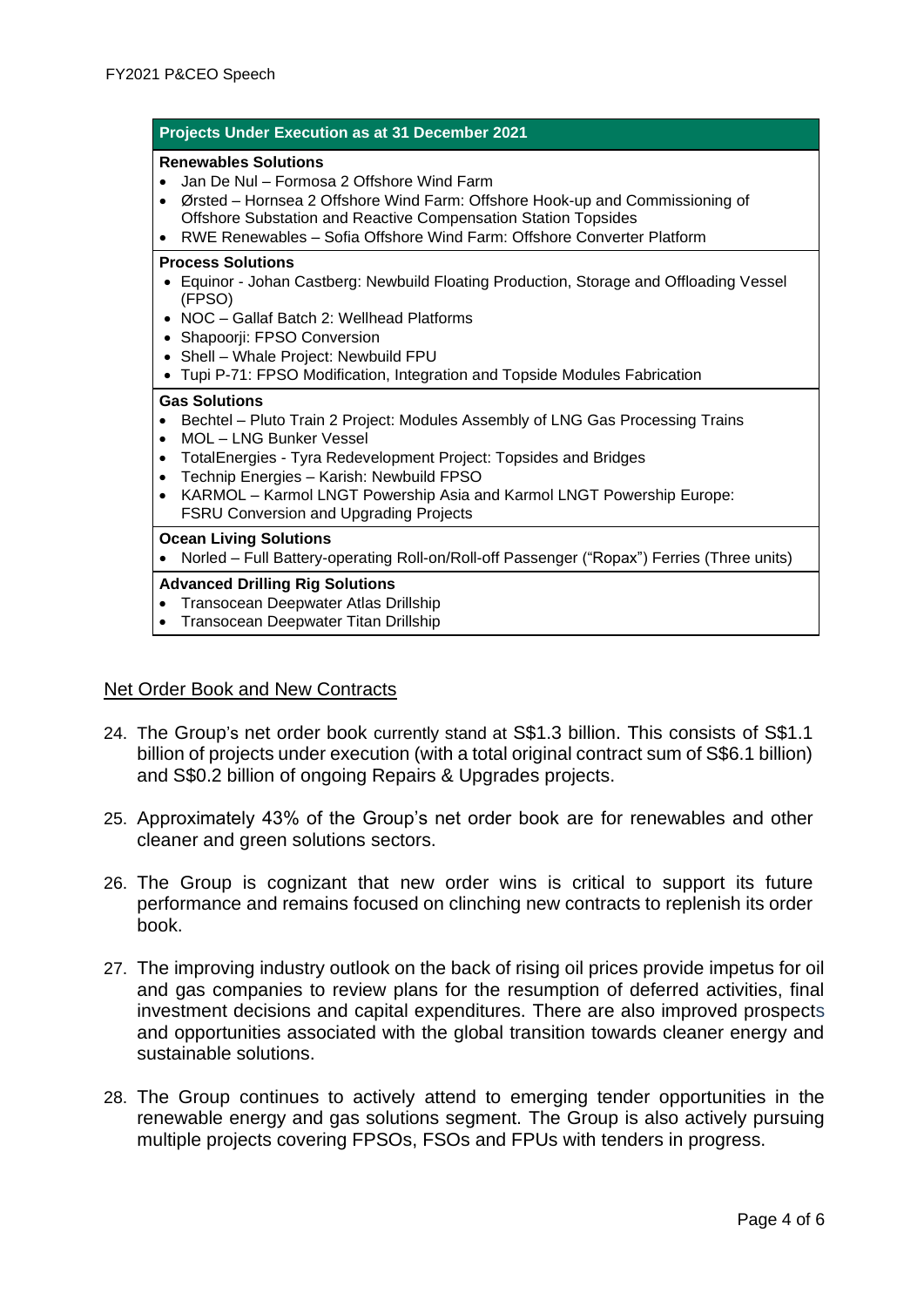- 29. The Group has commenced work on the FEED contract awarded by Altera in September 2021 for the development of an FPSO facility for the Dorado FPSO project. The Group remains hopeful in securing the EPC contract for the project.
- 30. Negotiations are in progress with the Brazilian Navy on the construction of the Antarctic Support Vessel "NapAnt", which is part of the Brazil Navy Research Vessel Project, with contract award expected in the first half of 2022.
- 31. To-date, the Group's Repairs & Upgrades business has secured advanced orders for the repair and upgrade of 13 LNG carriers and the refit of three cruise vessels. The Group is also working on active enquiries for FPSO/FSO upgrading projects.
- 32. Sembcorp Marine has also secured green technology retrofit solutions (10 projects relating to the installation of Ballast Water Management Systems and a scrubber) and identified opportunities in sustainable repairs and upgrading (such as air lubrication systems and ammonia-based fuel solutions).

### **Recognition for the Group's Sustainability Commitment and Green Innovation**

- 33. Many of the projects the Group is working on is expected to contribute to decarbonisation in the maritime industry.
- 34. Some of Sembcorp Marine's past projects have won international accolades. They include:
	- *Ultramarine*, a technologically-advanced ice-class polar expedition cruise ship, has won the Best Medium Cruise Ship Award at the Work Boat World Awards 2021; and
	- *MF Hydra*, the world's first zero-emission liquid hydrogen-powered Ropax ferry has similarly won an award at the Work Boat World Awards 2021 - the Best Medium Ropax Award. It has also been conferred the prestigious Ship of the Year Award by Skipsrevyen, a 50 year-old Nordic maritime magazine publication house.
- 35. Both vessels were designed by the Group's subsidiary, LMG Marin, and are recognised for their environmentally sustainable design features.

#### **The Potential Combination with Keppel O&M**

- 36. Let me now address the non-binding MOU (memorandum of understanding) the Group has entered into with Keppel Corporation Limited in June 2021 to explore the potential combination of Sembcorp Marine and KOM (Keppel Offshore & Marine).
- 37. We would like to update that the due diligence process is ongoing. The Group continues to work diligently towards a definitive agreement in the first quarter of 2022.